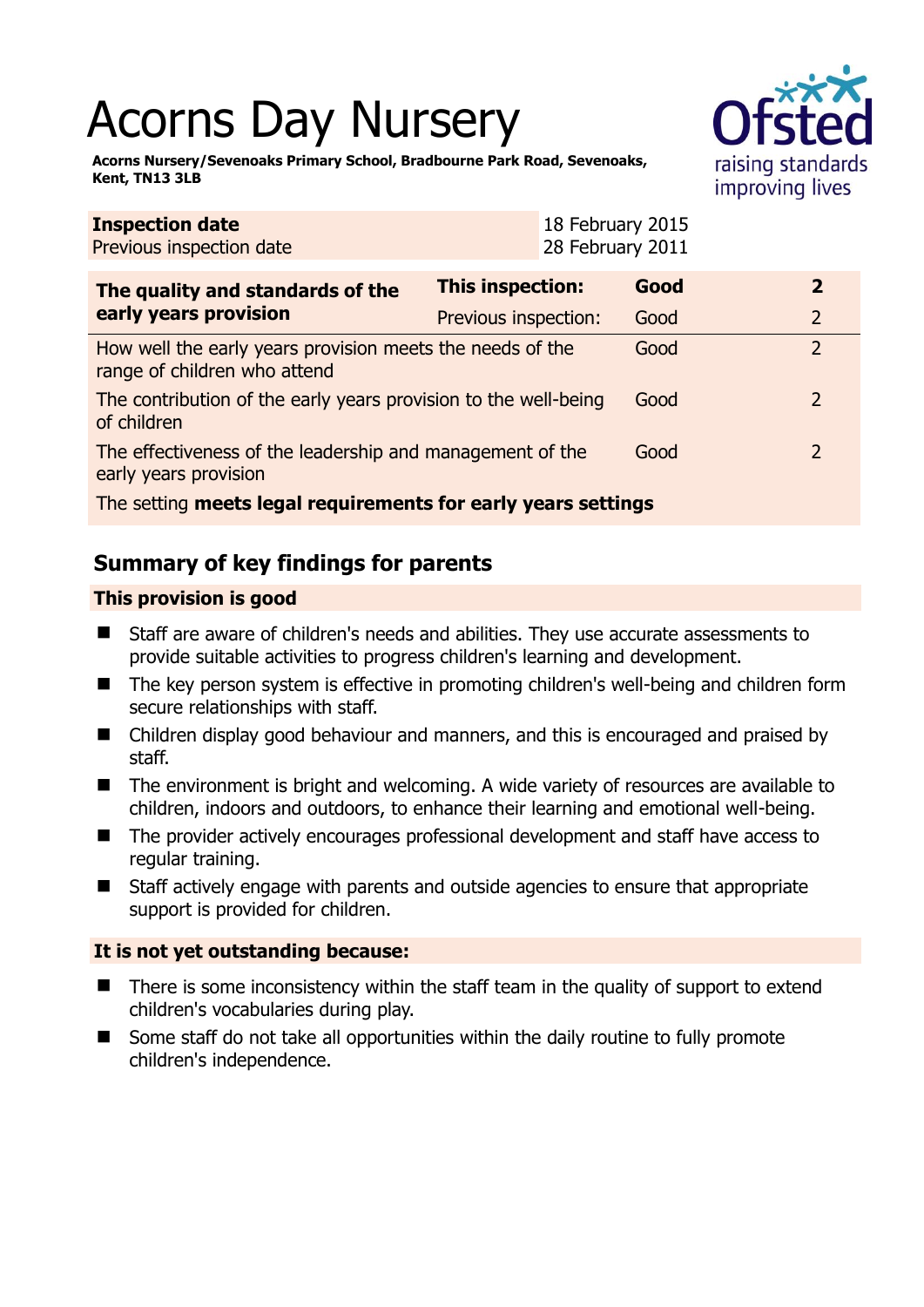## **What the setting needs to do to improve further**

#### **To further improve the quality of the early years provision the provider should:**

- enhance opportunities within daily routines to further promote children's independence
- **P** provide more consistent support to extend children's vocabularies.

#### **Inspection activities**

- The inspector observed children's play and learning throughout the day.
- The inspector sampled a range of documentation, including development records and key policies.
- The inspector conducted a joint observation with the deputy manager.
- The inspector took account of parents' views through discussions.
- The inspector engaged in discussions with staff and the Special Educational Needs Coordinator.

#### **Inspector**

Lauren Ferreira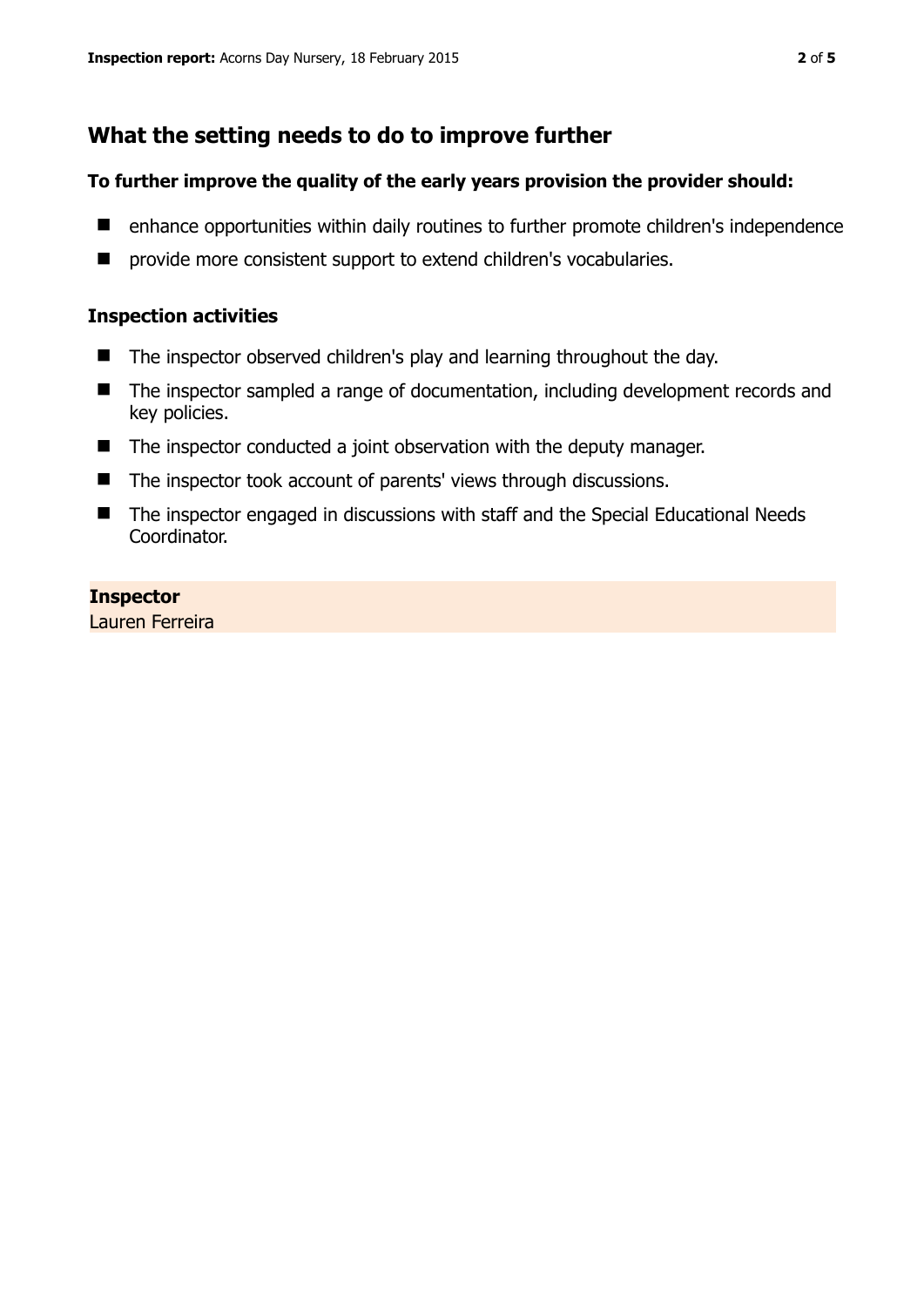## **Inspection findings**

#### **How well the early years provision meets the needs of the range of children who attend. This is good**

Staff use their secure knowledge of individual children's skills and abilities to provide suitably challenging activities. Children work at developmentally appropriate levels. For example, babies are placed on their stomachs to be able to move around and explore independently, also developing their physical skills. The environment is well-resourced to meet the needs of all children. Climbing equipment has been attached to a tree to enhance the climbing experience for children. Staff make use of puppets and emotion masks to develop children's emotional understanding and development. Staff effectively use opportunities to link learning experiences throughout the day. For example, staff helped children understand why they needed to walk carefully indoors when they had paint on their feet by comparing it to the slippery ice outside. Staff do not however, consistently extend children's vocabulary by reinforcing language relevant to the activities taking place.

#### **The contribution of the early years provision to the well-being of children is good**

Staff are good role models and consistently promote safety, health and hygiene practices. They actively engage with children and fully participate in activities. For example, staff engaged in the foot painting activity with the children, showing them what to do and modelling safety. Staff know when to actively support children and when to step back to give them opportunities to explore independently. In the pre-school room independence is encouraged through children's self-selection of snacks. This practice is not consistent however, and staff working with the children aged two to three years do not always take opportunities to promote independence . For example, staff pre-prepare the snack for the children. Effective partnerships between staff, parents and outside agencies ensure that children are well prepared and supported for any move between rooms or settings.

#### **The effectiveness of the leadership and management of the early years provision is good**

Management have a robust appraisal system ensuring strengths and weaknesses are identified and achievable professional development targets are set. Staff feel well supported and many opportunities are provided to develop their knowledge and practice. The Special Educational Needs Coordinator is part of a forum that meets regularly to discuss issues and to provide support needed to meet the needs of children with specific requirements. Parents contribute to their children's learning records and are kept wellinformed of their children's progress and development. All staff demonstrate a clear understanding and knowledge of the signs and symptoms of harm to children, as well as the procedures to follow should the need arise.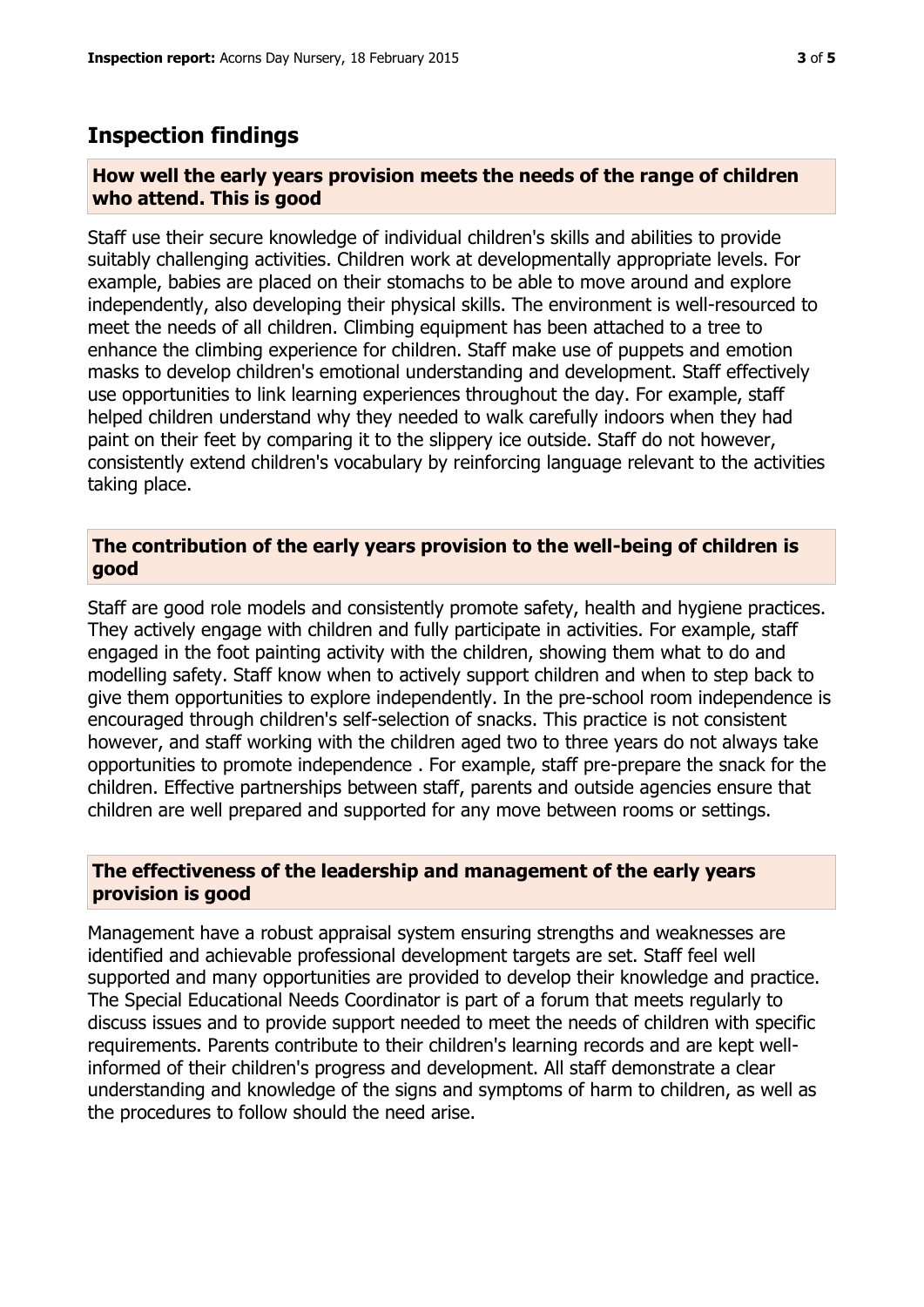## **Setting details**

| Unique reference number       | 126962                   |  |  |
|-------------------------------|--------------------------|--|--|
| <b>Local authority</b>        | Kent                     |  |  |
| <b>Inspection number</b>      | 840591                   |  |  |
| <b>Type of provision</b>      | Full-time provision      |  |  |
| <b>Registration category</b>  | Childcare - Non-Domestic |  |  |
| Age range of children         | $0 - 5$                  |  |  |
| <b>Total number of places</b> | 39                       |  |  |
| Number of children on roll    | 53                       |  |  |
| <b>Name of provider</b>       | Company Child Care Ltd   |  |  |
| Date of previous inspection   | 28 February 2011         |  |  |
| <b>Telephone number</b>       | 01732 459162             |  |  |

Acorns Nursery registered in 1990. The nursery operates Monday to Friday, from 8am until 6pm for 51 weeks of the year. The nursery receives funding to provide free education to children aged three and four. There are 16 members of staff qualified to level 3. The nursery manager holds a first class Honours Degree in Early Education, with Early Years Professional Status.

This inspection was carried out by Ofsted under sections 49 and 50 of the Childcare Act 2006 on the quality and standards of provision that is registered on the Early Years Register. The registered person must ensure that this provision complies with the statutory framework for children's learning, development and care, known as the Early Years Foundation Stage.

Any complaints about the inspection or the report should be made following the procedures set out in the guidance 'Complaints procedure: raising concerns and making complaints about Ofsted', which is available from Ofsted's website: www.gov.uk/government/organisations/ofsted. If you would like Ofsted to send you a copy of the guidance, please telephone 0300 123 4234, or email enquiries@ofsted.gov.uk.